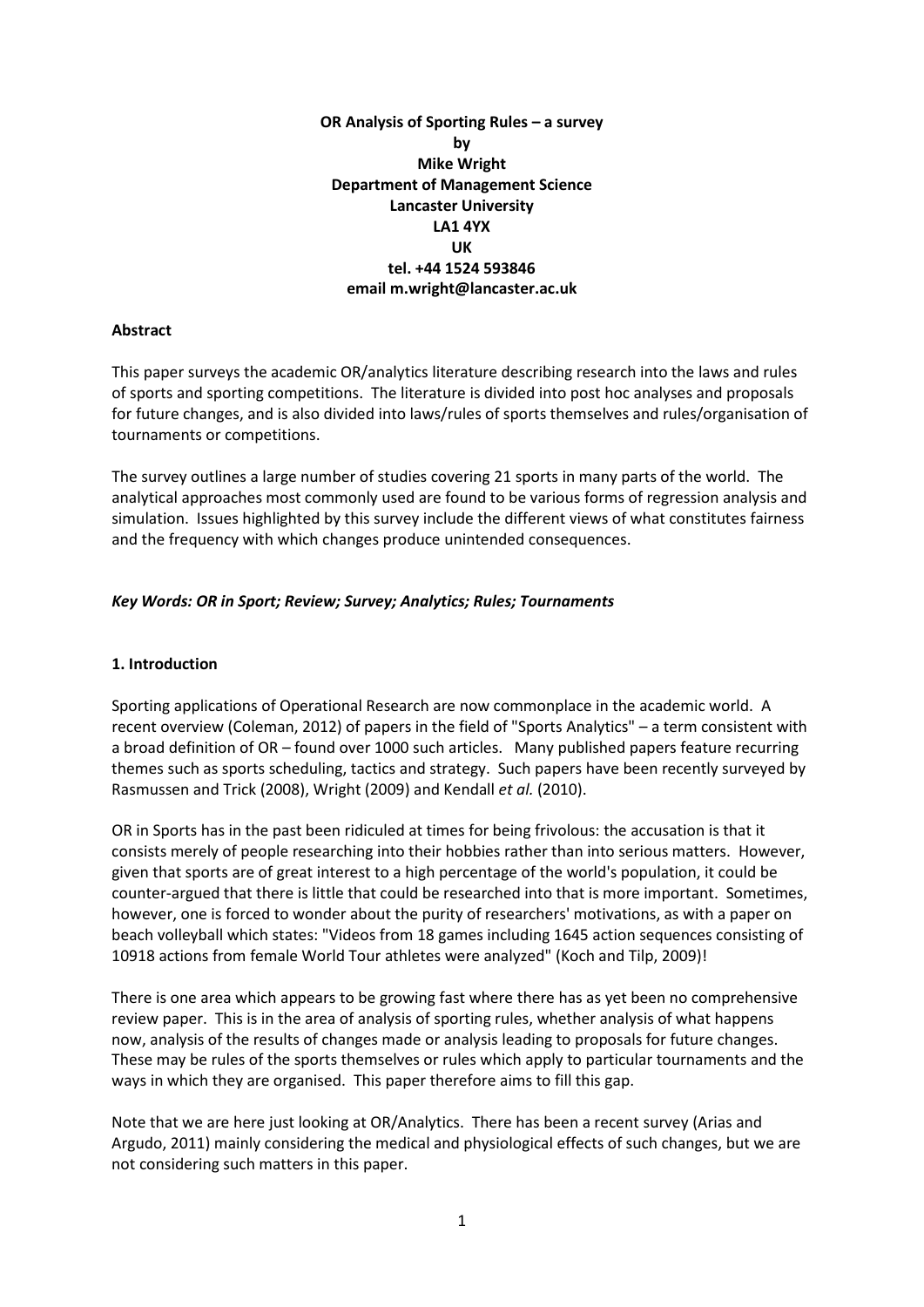First it is necessary to distinguish between rules of sports (sometimes called *laws*) and rules of tournaments. The rules or laws of a sport apply wherever it is played. Thus it is a law of cricket that if the wicket is broken while the runner is out of his crease and the ball is in play, then he is out. The offside rule in football is thus also a law. Tournament rules, on the other hand, apply to a particular competition. Thus a rule of most tennis tournaments is that the top four seeds are all placed in different quarters of the draw, and a rule of the Olympic long jump competition is that the eight competitors who jump the furthest plus anyone else achieving a prespecified distance make up the finalists.

This distinction is not always absolutely clear-cut; for example, the football offside rule was experimentally varied for the Football Conference in England during the 1987-8 season (see http://en.wikipedia.org/wiki/Offside\_(association\_football)), and the definition of a wide is not the same for all cricket tournaments (see http://en.wikipedia.org/wiki/Wide\_(cricket)). Moreover, some rules which started as specific tournament rules have since become so widespread – e.g. the threesubstitute rule in football, or the Duckworth-Lewis rule in professional cricket – that they have come to be seen almost as laws.

Many changes have been made to the laws of sports, and many others have been mooted. In addition, every tournament has its own rules set to satisfy its own objectives, and these can vary substantially within the same sport and over time. There is thus plenty of opportunity for analysis of the effects of such changes and variations.

However, such analysis has its limitations. For *post hoc* analysis it is important to recognise that the effects of the law/rule changes need to be separated out from changes that would have happened anyway, while for proposals it is important to recognise firstly that evaluating such proposals depends critically on the objectives used and assumptions made, which frequently contain a subjective element, and secondly that such changes may prompt behaviour changes among players which are hard to predict.

Many such examples can be found of behaviour changes which were not intended. For example, in the 2012 Olympics, some badminton competitors deliberately lost matches in the group stages as a direct result of the tournament rules for formulating the knock-out stages – they were trying to avoid the best players (see http://www.guardian.co.uk/sport/2012/aug/01/olympic-badmintonplayers-charged-lose). While the badminton organisers were pilloried for this being allowed to happen, it could have happened elsewhere, since essentially the same system applied to many other sports as well. And in the men's track cycling competition, one competitor deliberately crashed after a poor start so as to take advantage of a rule which said a crash in the first lap would lead to a restart (see http://uk.reuters.com/article/2012/08/03/uk-oly-cycl-ctmspr-hindes-dayidUKBRE87201X20120803) – a rule designed to avoid penalising bad luck rather than to reward devious behaviour. Further examples are given at various points in this paper.

The paper is organised as follows. First we will consider the *post hoc* analysis of law changes; then *post hoc* analysis of tournament rule changes; then proposals backed by analysis for law changes; and finally proposals backed by analysis for tournament rule changes.

#### **2.** *Post hoc* **analyses of law changes**

This section considers analyses of changes to sporting rules or laws that apply to the playing of the sports themselves, across all tournaments. Conclusions are reached using a variety of methods as to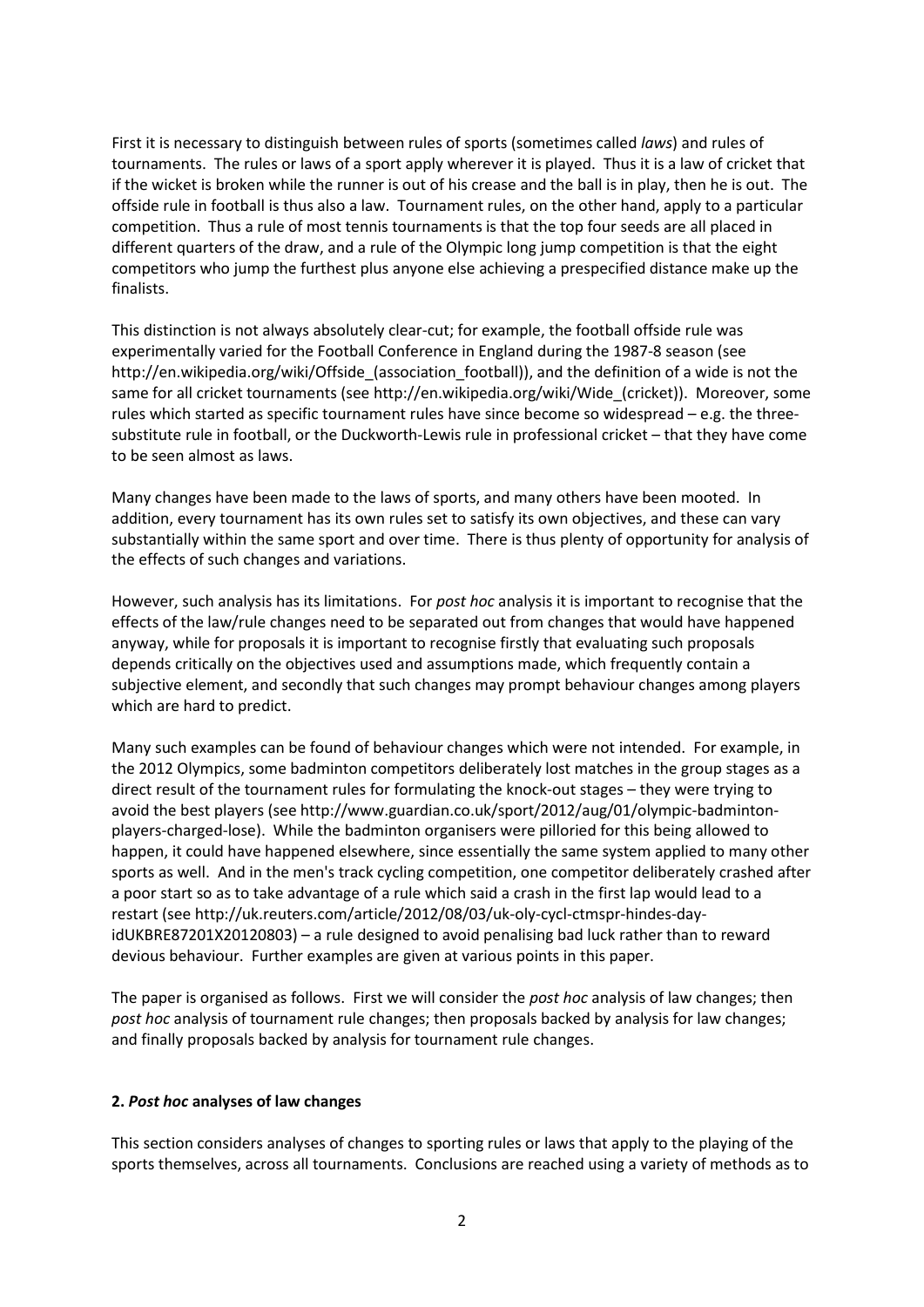whether the desired ends have been achieved or not, and whether there have been any unforeseen consequences. The analysis in each case examined goes beyond a simple count, involving models and/or statistical analysis.

## **2.1 Scoring systems**

In recent years a number of racquet sports have changed their scoring systems. In particular, the governing bodies of volleyball (in 1999), beach volleyball (also in 1999) and badminton (in 2005) have changed the rule that only the serving player(s) could score a point – now a point is scored from every rally by whichever side wins the rally. At the same time the number of points required to win a game or set was increased, to 25 for volleyball and beach volleyball and to 21 for badminton. Other changes were introduced at the same time, including a change in court dimensions for beach volleyball. The main intention behind these changes appears to have been to make match lengths more predictable, so as to suit the requirements of television, but there was also a hope that the matches would be more exciting for the viewer.

The effects of the change in volleyball were analysed by Kovacs (2009), using a simulation approach as well as statistical analyses of what had actually happened. It was found from the empirical data that match length had become significantly more predictable, and the simulation results showed that there was no significant effect upon win/lose probabilities.

Ronglan and Grydeland (2006) examined the effects of the change in beach volleyball, using a Mann-Whitney U-test. They produced some results that had not been expected, concerning a change in the relative frequency of attacking and defensive plays; after the changes the proportion of defensive plays was higher. Earlier, Giatsis (2003) had considered a particular women's tournament the last year under the old rules and the first year under the new rules, though with the added complication that in the latter case the matches had become best of three sets rather than a single set. As well as finding unsurprisingly that matches were longer than before, he also found an increased incidence of very close sets, which is obviously an important factor for spectators.

Percy (2007) also analysed the badminton changes both theoretically and empirically, using probability theory and simulation to assess win probabilities and giving an illustration from the actual results of the 2006 Commonwealth Games. He shows that the fairness and discriminatory nature of the new system is similar to that of the old system – in other words, win probabilities are not significantly changed. However, he does find that matches have become faster and more exciting, in line with what had been hoped.

At roughly the same time (in 2001), the rules of table tennis were changed. The number of services before the server changed was reduced from five to two, and the number of points required to win a game was reduced from 21 to 11. The number of games required to win a match was also changed in most tournaments, e.g. from three to four. Coupet and Réache (2006) used both simulation and actual results to demonstrate that the win probability of the weaker player increased – thus one can expect a higher proportion of competitive matches – and also that the importance of the choice of initial service was significantly reduced, which makes the game fairer.

## **2.2 Changes to permissible play**

In recent years, both codes of rugby have implemented several minor rule changes. Eaves *et al.*  (2008) undertook a very detailed study, using ANOVA, of moves within matches over the period 1992-2000, a period which involved several rule changes. They concluded that the rule changes had not led to major changes in play, but that there were a number of statistically significant changes of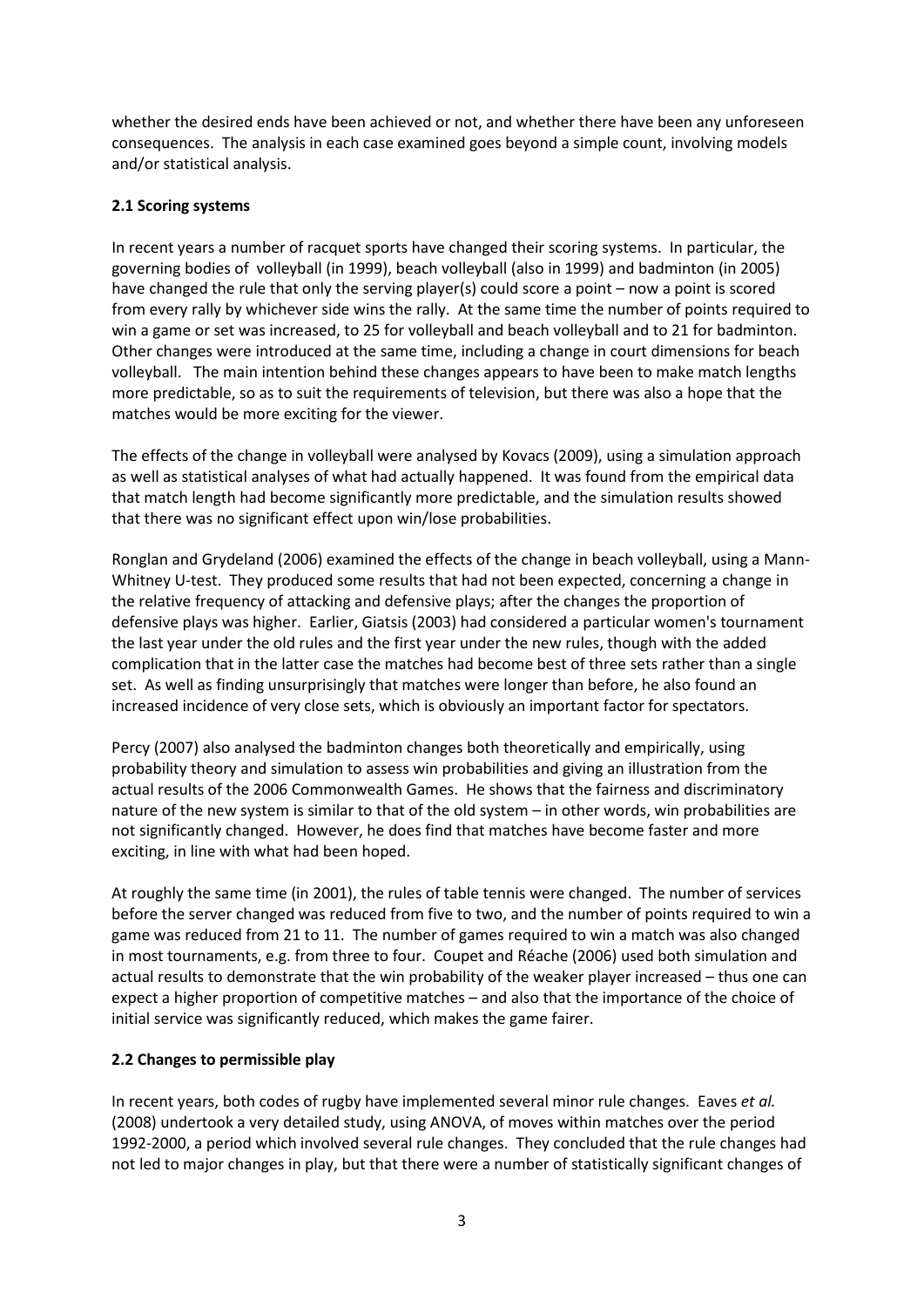detail, broadly in line with what had been intended. This included a significant reduction in the number of kicks into touch as a result of the 40/20 rule – though this rule gives teams an incentive to kick the ball into touch in certain circumstances, it gives perhaps an even greater incentive for opposing teams to intercept the ball before touch is reached – and an increase in the frequency of dummy half passes following the introduction of the 10-metre rule, whereby all but two opposing players must be ten metres or more from the ball at "play-the-ball" (previously this had been eight metres, and before that five metres).

In 1999 a number of Rugby Union rules were changed. The intentions were, among others, to make the game safer, to make it more exciting and to add continuity. Williams *et al.* (2005) examined the effects of these changes over the period 1999-2003 on the total match time and the total "ball-inplay" time, using Kruskal-Wallis and Mann-Whitney tests. They concluded that both increased significantly after the rule changes, but that the change was more pronounced in the Northern hemisphere than in the Southern hemisphere, which could be because of different interpretations of, or reactions to, the rules, but could also be because the situations before the rule changes had been different. The authors hypothesised that one unintended consequence of the greater continuity could have been an increased number of injuries – this was consistent with the findings.

The notion of the self-pass was introduced to (field) hockey in 2009, along with some other rule changes. Tromp and Holmes (2011) have analysed a number of measures before and after the change and the effects appear to have been very highly significant and in line with what was expected.; in particular the amount of time taken to take a free hit has virtually halved, making the game much faster.

Overall, it seems that some of the changes to the way in which sports are actually played have achieved the desired goals, but that in some cases – notably the rugby examples cited above – so many changes have been introduced at the same time as to make it impossible to detect a separate effect for every single change.

## **3.** *Post hoc* **analyses of tournament rule changes**

This section considers changes which are not fundamental to the sports themselves, but apply to one or more tournaments. Again the studies we include involve post-hoc analysis, using a variety of techniques. The issues considered include decisions as to who competes against whom, which players are eligible for which teams, rewards for good performance, safety measures and others.

## **3.1 Drafts and team make-ups**

Some team sports have rules concerning the make-up of teams. This includes issues relating to player drafts, notably in American team sports. The draft system operated by the National Basketball Association (NBA) up until 1984 gave teams who had been eliminated from the play-offs, and thus had nothing tangible left to play for (in the absence of promotion and relegation), an incentive to lose matches for the rest of the season because that would give them a favourable position in the draft for the next season.

In 1984 the NBA changed the rules in a way that removed this incentive – all teams who failed to make the play-offs were treated equally in the draft. However, in 1989 this incentive to lose was reintroduced when the system changed again.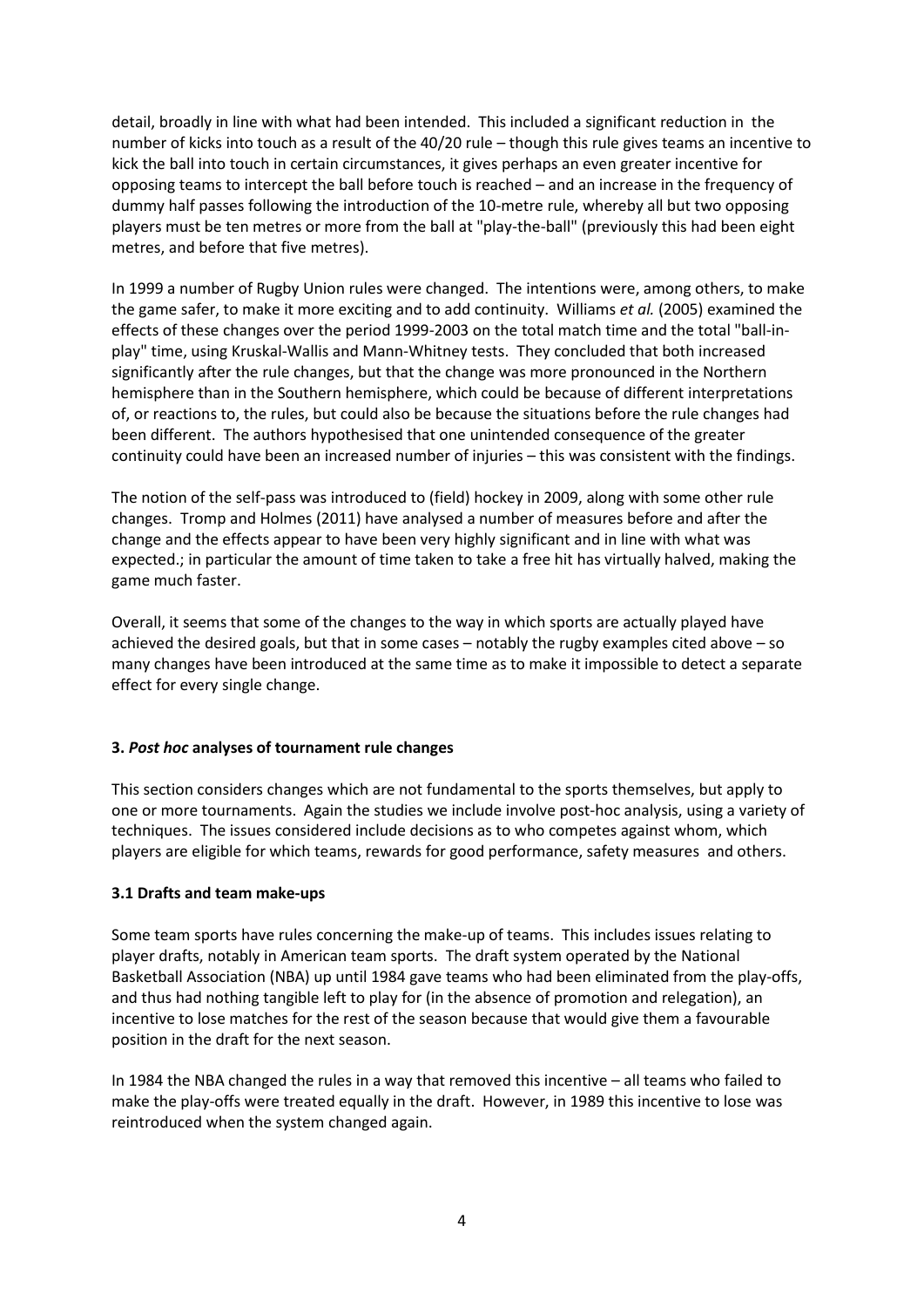Taylor and Trogdon (2002) undertook a logit analysis to detect whether teams were in fact responding to these incentives and found strong evidence that they were (not surprisingly). There is an irony in the situation that the USA, so keen on competition in business, is arguably the most anticompetitive sporting nation in the world when it comes to team sports.

Still with US basketball, Rodenberg and Kim (2012) undertook a regression analysis of the NBA's minimum age policy. Players were not permitted to compete at the highest level until they were 19 years old, supposedly in the players' own best interests, so as to avoid burn-out. Players' careers were analysed both before and after the rule was introduced, and the analysis detected no significant difference between the career performances of each group, suggesting that the rule was misguided.

## **3.2 Organisation of teams into divisions/groups**

Other work has concerned the teams involved in a tournament. In American Football, the National Football League was reorganised in 2002 into eight divisions of four teams, with the declared objective of minimising travel. Mitchell (2003) treated this as a classical optimisation problem, which he solved using branch-and-cut methods. The conclusion was that the reorganisation was very close to optimal, under reasonable assumptions about constraints concerning the importance of traditional rivals being in the same division as one another.

Another consideration that can apply when determining groups of teams in a tournament is that of seeding. Scarf and Yusof (2011) used statistical analysis and simulation to gauge the effect of seeding the strongest competitors, using the FIFA World Cup to illustrate the analysis. They concluded that seeding was inherently unfair in that it always favoured the strongest competitors (since they are prevented from meeting other strong opponents early in the tournament), but that there was a compensatory increase in competitive balance (i.e. no serious mismatches) during the later stages of a tournament.

#### **3.3 Rewards for winning**

A related example from football concerns the rule in European competitions that group winners should be rewarded by playing the second leg of their next round (against the runner-up from a different group) at home. This is usually thought to be advantageous for psychological reasons, combined with the fact that, if extra time is played, they will be playing it at home. However, there is an opposite effect that, if the match is still tied after extra time, the other time will have had more time in which to score away goals, which form the first tie-breaker in the case of draws.

Eugster *et al.* (2010) used logistic regression to analyse the results from the European Champions League between 1994 and 2009, concluding that there was no significant advantage to playing the second leg at home; the teams that did so were more likely to progress to the next round, but this could be wholly attributed to the fact that they were the stronger teams, as would be expected from group winners.

## **3.3.1 The three-point rule in football**

This links with a set of papers concerning the reward given to a football team in a league for winning a match. Until 1981 the universal rule was to give two points for a win and one for a draw, but the rules in England were then changed so as to give three points for a win. This rule spread gradually over the next 20 years until, by 2000, the new 3-point rule has become universal. The intention was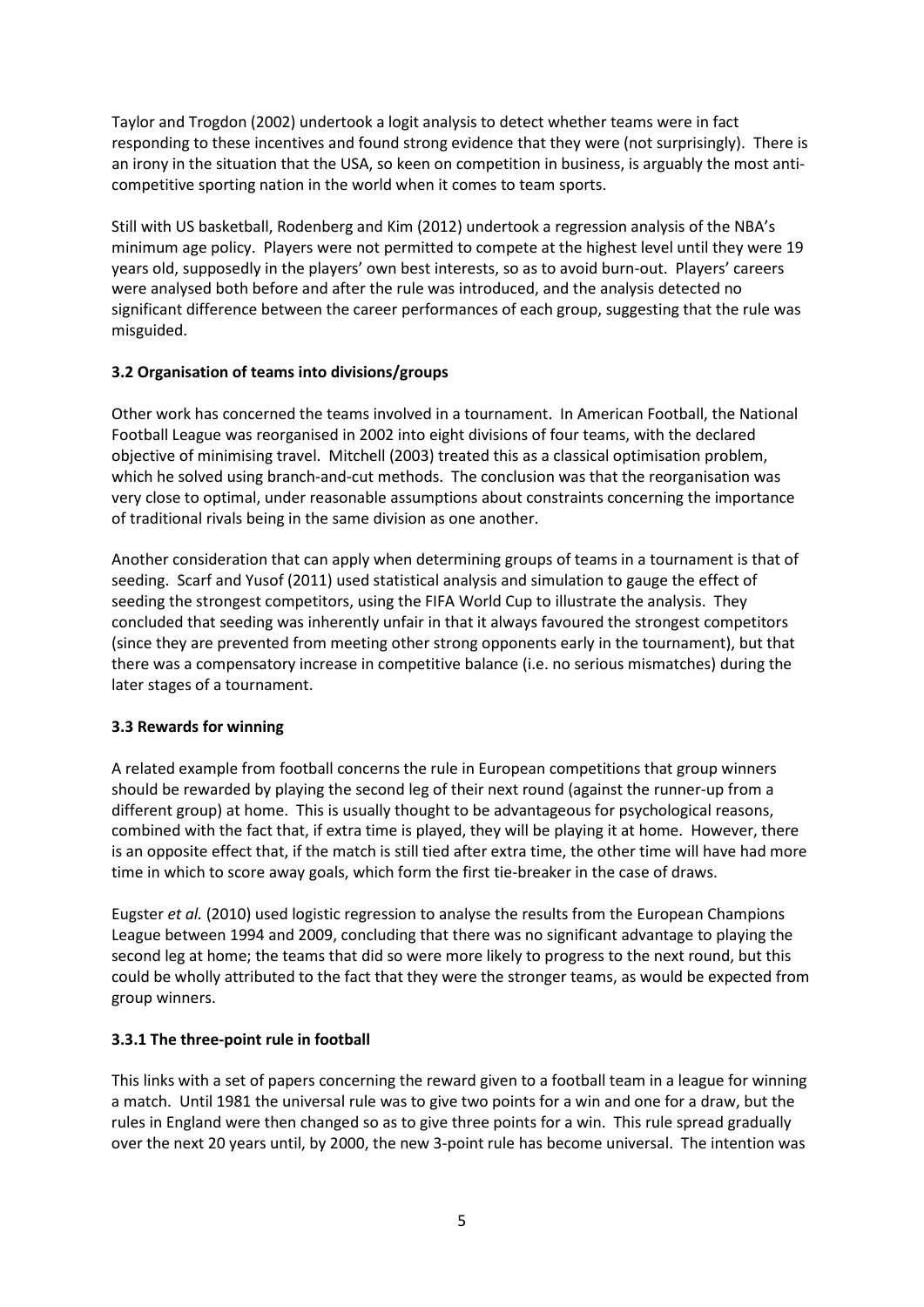to make matches more exciting by reducing the occasions where both sides would be happy with a draw, which could often lead to very negative play towards the end of a match.

Mehrez*et al.* (1987) analysed matches from England and Israel (the second country to adopt the new point system) before and after the introduction of the 3-point system and concluded that there was no significant difference to be found. Fernandez-Cantelli and Meeden (2003) found a mixed picture, suggesting that there appeared to have been an effect in some places but not others.

In contrast, Dilger and Geyer (2009) considered the pattern of German football, crucially using Cup football as a control so as to discount changes that were happening anyway, and concluded to a high level of significance that the change had brought about a decrease in the number of draws and an increase in the number of victories by just one goal. It would be interesting to know how the use of controls could have affected the two studies mentioned in the two preceding paragraphs.

Dewenter and Namini (2011) have taken this further by looking at home and away teams separately for the German Bundesliga and conclude that the change had made home teams play more defensively (presumably being scared of losing a lead), especially where home advantage is strong, while away teams play more offensively (presumably reacting to the possibility of earning three points rather than one). Brocas and Carrillo (2004) make essentially the same point, using game theory to show how the 3-point rule acts as an incentive to make teams play more defensively when they are leading.

#### **3.4 Reaching climactic excitement**

In 1999 the National Hockey League (NHL) changed the points system for its ice hockey tournaments. If a match was decided in normal time, there would be two points for a win and none for a defeat as before, but if a match was tied, thus going into overtime, and the match was won during overtime, the eventual loser would be awarded a point as well as the winner being awarded two points.

The intention was to persuade each side to go for a win during overtime, and thus increase attacking play and reduce the frequency of ties after overtime had been played, and Abrevaya (2004) detected that these aims had indeed been achieved. However, he also showed that an unintended but predictable side-effect was that teams who were drawing as the end of normal time neared played more defensively until overtime, safe in the knowledge that this way their point would be safe while there was still the opportunity to go for two points. Thus significantly more matches went into overtime.

This has an interesting echo in the study carried out by Markovich (2008), who examined the effect of the recent introduction in football of an announcement as to the number of minutes' stoppage time to be played at the end of each half. He made a distinction between "coached" play and "improvised" play, the latter being more offensive with increased probabilities both of scoring and of conceding a goal. His regression analysis detected an increased intensity of play, often improvised play, during stoppage time, but that this was preceded by a period of rather defensive "coached" play before the announcement, remarking that "players seem to stand around, waiting to learn how much time they have left to work with".

## **3.5 Safety**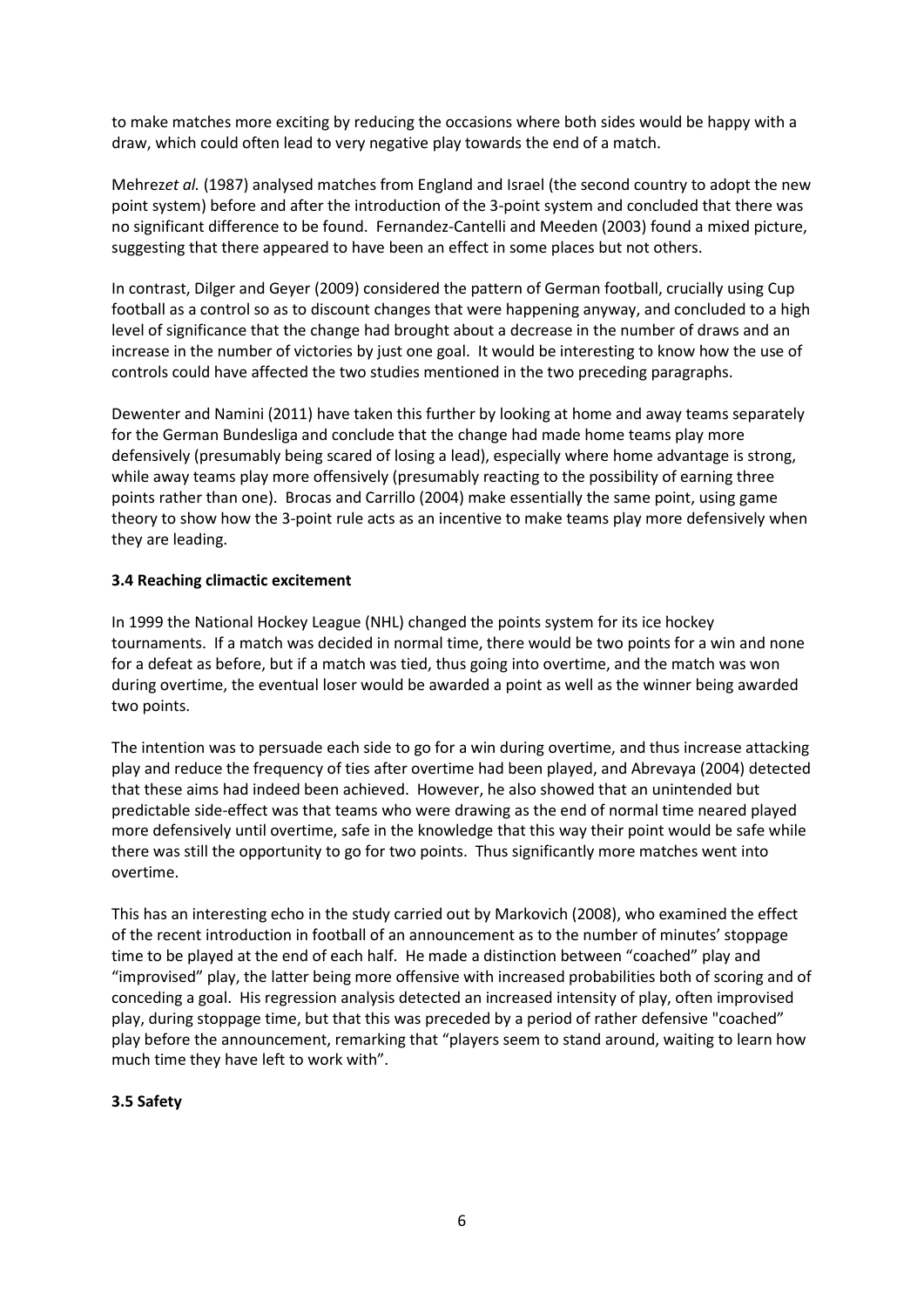Safety is an important consideration in many sports, and frequently rules are put in place with the aim of avoiding serious accidents and injuries, but these can go wrong as the following two examples show.

Some of the most important cycling races introduced a system whereby a red flag is waved to indicate that the race is one kilometre from its conclusion. This flag means that any competitor who crashes in the remainder of the race is given the same time as the group he or she was in at the time of the crash. The intention was to avoid penalising riders who, by bad luck rather than poor skill, were adversely affected by the scramble for position and time that often occurs at the end of such races.

However, it was found that there was an apparent increase of crashes occurring just after the flag was waved, which was not at all what was intended. Therefore, in 2005, the rule was changed so that the flag was waved 3 km from the end instead of 1 km. Lybbert *et al.* (2011) analysed three top tours – the Tour de France, the Giro d'Italia and the Vuelta a España – both before and after this change, and proved using tobit analysis that the main effect was an increase in the number and seriousness of crashes between 3 and 1 km from the end, showing almost incontrovertibly that riders were deliberately manipulating the rule by causing crashes that would otherwise have not occurred, hence *reducing* overall safety.

Another example came in the world of motor racing. Formula 1 racing has several safety regulations in place concerning the cars themselves and it is undeniably safer than it used to be. However, sometimes such regulations can have unforeseen effects. Potter (2011) undertook regression analysis to determine whether the changes in the safety of the cars had made drivers more reckless, since the effects of a crash were likely to be less serious, and concluded that they had. Moreover, he showed that the combined effect of car safety improvements and increased driver recklessness appeared to have *decreased* safety between 1963 and 1973.

## **3.6 Overview of post hoc analyses**

These different analyses and varying conclusions demonstrate that determining the effects of changes can be rather more complex than might at first appear. In particular, it is remarkable to note how often changes have undesirable effects other than those which were intended. This suggests that there should be more prior analysis of intended changes, as in the following sections.

## **4. Prior analysis of changes to sporting laws**

There are not many analytical papers which fall into this category. Perhaps OR/Analytics researchers recognise that the professional sporting bodies are best placed to propose changes to the way in which a sport is actually played. However, there are some interesting papers to report.

Barnett and Pollard (2011) propose a rule whereby an Australian Rules football match is not won until a team is leading by at least six points. The authors claim that this would increase fairness and spectator interest, but their argument is difficult to follow; their definition of fairness appears to be synonymous with the better team winning, which begs a lot of questions. They also suggest a "golden goal" rule during extra time for knock-out matches; as claimed, this would reduce the average length of those matches which went into extra time, though this would be counterbalanced by the fact that their other rule would mean more matches going into extra time.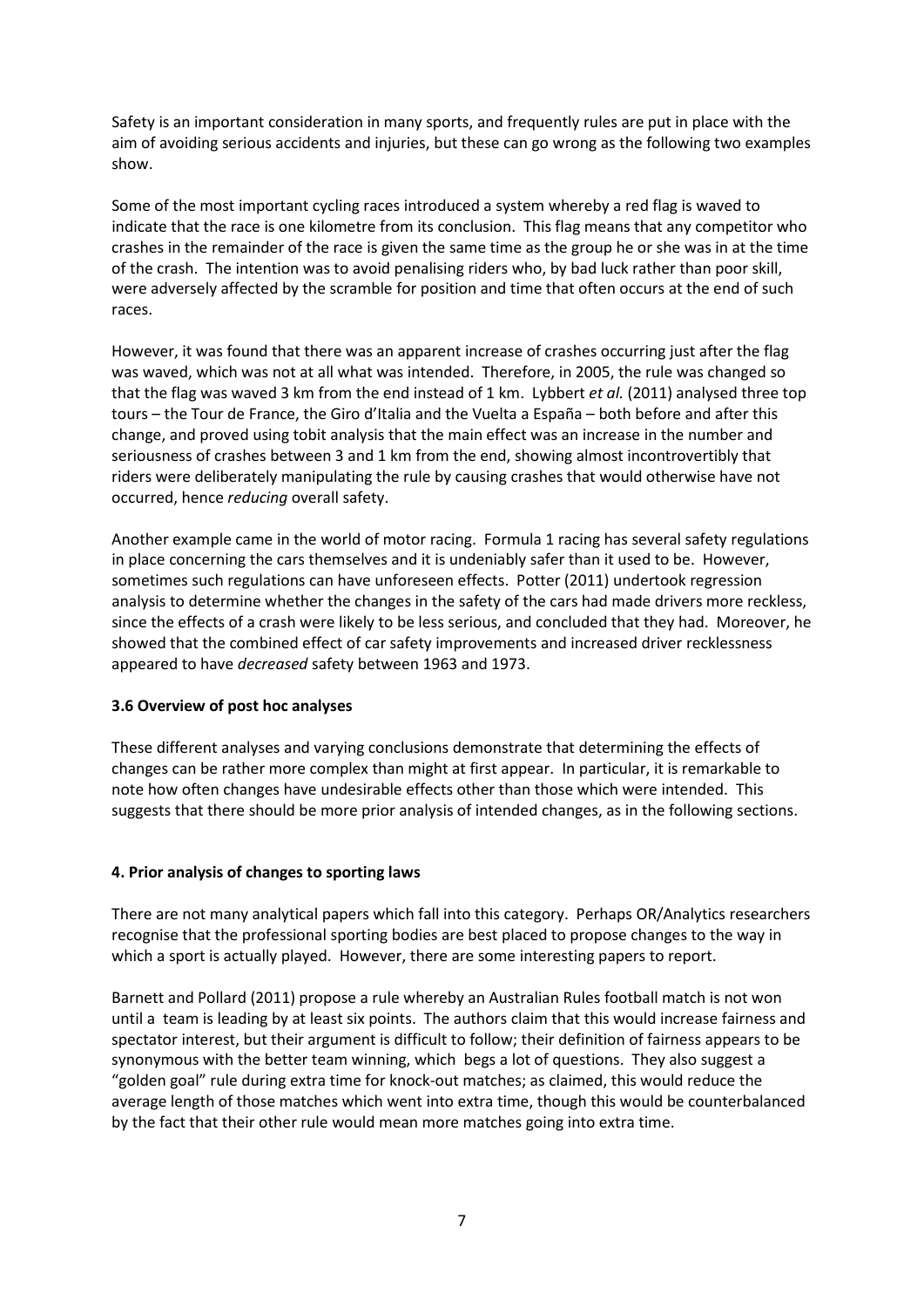The other three papers in this category all relate to football. Wright and Hirotsu (2003) concentrated mainly on the tactics surrounding professional fouls, but also put forward proposals for a different approach to penalising professional fouls, with referee being allowed to award penalty goals (as with penalty tries in rugby), and to award penalties from anywhere on the pitch, rather than producing red cards for such fouls. These proposals were shown to be much fairer for the team against whom the foul was committed as well as for the offending team, and it was also argued that this would almost eliminate professional fouls from the game of football.

Carrillo (2007) came up with an interesting idea regarding penalty shoot-outs, suggesting that they should take place *before* the start of extra time. This would avoid the common spectacle of two overtired teams simply going through the motions during extra time, waiting for penalties, since one of them would know they had to score a goal in extra time. This is the sort of idea that could usefully be trialled for a particular competition. It would mean more shoot-outs, which would be popular with some people and unpopular with others; and it would also mean that the shoot-outs would be less imbued with intense drama and passion, which again some people would prefer, but others wouldn't.

However, Partovi and Corredoira (2002) must take the prize for the most ambitious proposals. They interviewed experts and enthusiasts, using Analytic Hierarchy Process and Quality Function Deployment to argue that their proposals were simply a logical extension of what people appear to want. Two of their proposals were for new red card offences and a type of ball that swerves more, and these have in fact both been put into practice. It is perhaps less likely that their other three proposals will be put into practice in the near future: they are (a) to reduce the number of players per team from 11 to 9 (on the basis that players are faster and fitter than they used to be); (b) to increase the size of the goals (on the basis that goalkeepers are taller than they used to be); and(c) to abolish the off-side rule, which has been done for hockey to a mostly enthusiastic response, though hockey and football are of course very different in some respects.

These proposals touch upon the themes which run through the papers reviewed in the next section: fairness and competitive intensity.

#### **5. Proposals for changes to tournament rules and organisation**

Some of the studies included here have been commissioned by sporting bodies for specific purposes, but most are ideas put forward by the researchers themselves.

There are two potential pitfalls with all studies of this type: firstly that any proposed changes may well directly lead to changes in players' behaviour, making analysis unpredictable; and secondly that the objectives of such proposals may not be universally shared.

One renowned study that does not appear to suffer greatly from either of these problems is the work of Duckworth and Lewis (1998), who created a method ("the D/L Method") for determining targets and winners of rain-affected limited-overs cricket matches. Their method considers wickets remaining and balls remaining as resources, and their method is based upon a proportional reduction of the total resources available to a team whose innings has been shortened. D/L has been successfully adopted all over the world. Others have put forward variations which are claimed to be better, but as yet the D/L method reigns supreme.

For example, Carter and Guthrie (2004) put forward a variation whose objective is to maintain each team's probability of winning before and after an interruption, which is not the precise objective of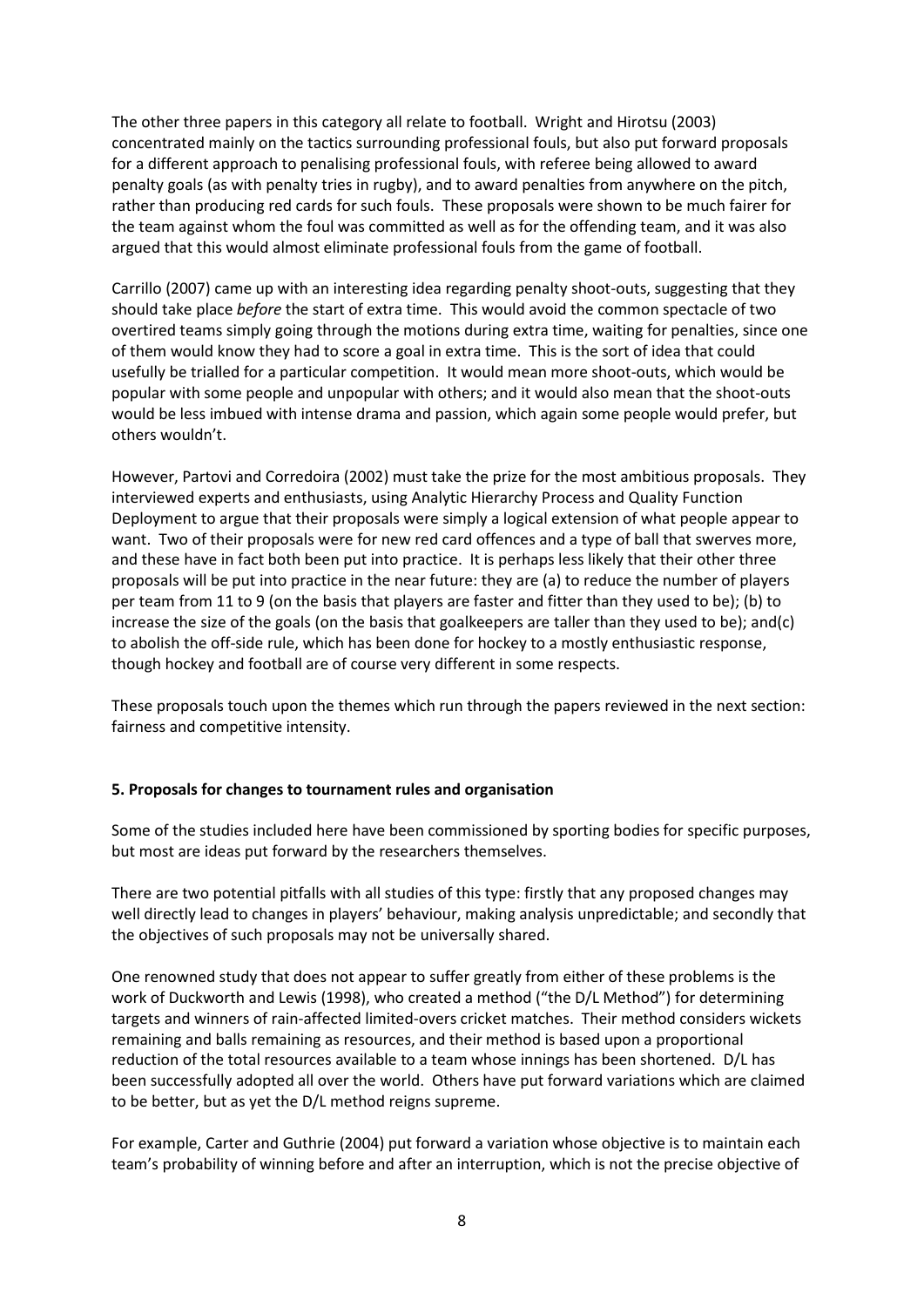D/L (though in practice the difference is small). Bhattacharya *et al.* (2011) undertook analyses using regression suggesting that the method needed amending for twenty-over matches – their work looks sensible but was illustrated with just two matches, suggesting that perhaps there is not yet enough evidence for changing the D/L system. And Stern (2009) used tobit regression to suggest that slightly different models should be used for the side batting first and the side batting second. While this makes some sense – it is well known that the tactics will vary depending on whether a team bats first or second (see Clarke, 1988) – its adoption would be very controversial, especially since the logical conclusion of the work is that, even if a match is not interrupted at all, the target for the second team should be slightly different from just the first team's score plus one!

Even Duckworth/Lewis, however, is not immune to manipulation. For example, see http://www.ecb.co.uk/news/domestic/twenty20-cup/sussex-v-kent,305816,EN.html for an account of how a captain won a match in fading light simply by tossing the ball to his fastest bowler at *exactly* the right moment.

#### **5.1 Fairness**

The main objective behind this work was one of fairness, and this theme is repeated in a variety of contexts. Another cricket example, commissioned by tournament organisers, is described in Wright (1992). Here a tournament was required which conformed to the structure of neither a single nor a double round robin, but something between – thus each team played some teams once and others twice over the course of a season, which could lead to significant unfairness. The number of home and away matches needed to be equal for all teams, and there were some additional requirements regarding traditional rivals. A structure was devised to be as fair as possible over the course of five years – however, after the first year of operation the structure was changed again, so most of the results were never put into practice!

Swartz (2007) tackled a fairness issue in the highly competitive world of highland dance competitions, in which competitors perform four different dances in front of judges. The order in which competitors perform is determined entirely randomly, and this is thought to give an advantage to those who dance later. The paper describes a fairly simple algorithm for determining the dance orders which retains a random element, but makes sure that the sum of the position orders over the four dances is exactly equal for all competitors, so as to remove this potential advantage.

How do you ensure fairness when not every team has the same resources available to it? Percy and Scarf (2008) considered this issue in relation to quiz teams; it is a frequent occurrence in such contests for small teams to complain when larger teams are the winners. Using Bernouilli analysis, the authors recommend a Bayesian method for adjusting scores which incorporates a prior estimate of the difficulty of the quiz. However, they recognise that their analysis has limitations – not only may this prior estimate be hard to reach, but they assume that participants either definitely know or definitely don't know the answer to each question, and that if one person knows the right answer then that is the answer chosen by the team – which will probably overcompensate small teams.

Unfairness can strike at an early age, as shown by Hurley (2009) when considering the way in which age groups are structured for sports competitions. Those born earliest in their year group, whether based on a calendar year or an academic year, have an inbuilt advantage over those born later. Hurley showed how to organise groups such that the advantage rotates: those with a disadvantage at one time will hold an advantage later.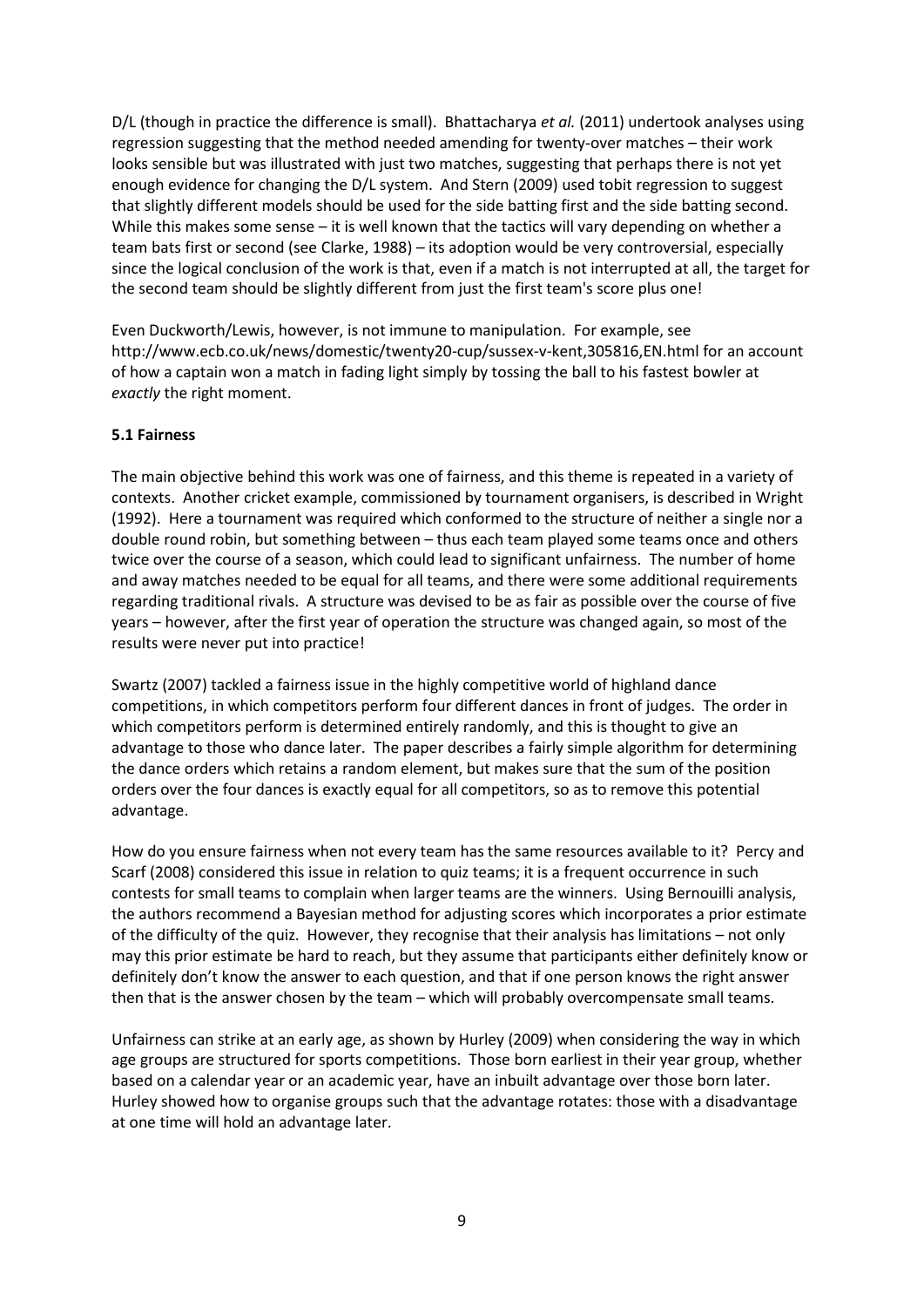In sports involving more than one discipline, it may be important that the influence of each discipline is equalised as far as possible, so as not to favour a competitor who excels in one discipline over one who excels in another. Curtis *et al.* (2006) consider the triathlon, a contest involving swimming, cycling and running. Making the sensible assumption that, to be fair, a given standard deviation improvement in any discipline should have an equivalent impact on the overall result, they calculated that the respective distances should be in the ratio 1:17:4. This implies that the Olympic competition is unfair to those who excel at swimming, and that it could be made fair by increasing the swimming distance from 1.5 kilometres to 2.5 kilometres.

What appears to be fair can be very subjective. In many tournaments (e.g. football leagues), points are given for wins and draws, and the league positions of teams or competitors are determined by the number of points, with other considerations (e.g. goal difference) used only as tie-breakers. This probably seems fair to many if not most supporters. Sometimes there is also a system of bonus points, whose purpose may be to increase excitement and spectator interest (e.g. in rugby tournaments where an extra point may be given for scoring more than four tries).

However, there is a view expressed by Winchester (2008) in relation to Rugby Union, and by Lenten and Winchester (2010) for Australian Rules Football, that the proper allocation of bonus points can increase fairness as well; that it would be fairer for large wins to be rewarded more directly, and for large defeats to be penalised more directly, than just by being used as tie-breakers. For rugby their preferred allocation of points is three for a win, two for a draw, one for scoring two or more tries and one for losing by five or fewer points; for "Rules" the proposal is four points for a win, three for a draw, two for winning by 27 or more and two for losing by 26 or fewer. These allocations were found to maximise the match-up of the league positions with the results of their regression models of strength derived from the matches.

However, since the models were based on points scored rather than on wins, draws and defeats, there is a certain element of circularity in their arguments, and the results of adopting their proposals could be controversial. They point out that, for the 2002 AFL competition, if their proposed points allocation system had been used, two teams each with a record of nine wins, one draw and twelve defeats would have finished higher in the final league table than a team with twelve wins and ten defeats – many would regard such an outcome as highly unfair.

Another limitation of their work is acknowledged explicitly, when they say "the introduction of bonuses may alter team behaviour. For example, a team with a comfortable lead late in a game will be less likely to substitute key players when a margin bonus is included than under the current system. We do not account for changes in team behaviour induced by bonuses" (Lenten and Winchester, 2010). This limitation applies to almost all such proposals.

## **5.2 Competitive Intensity**

It is certainly true that Lenten and Winchester's proposals (2010) would increase "competitive intensity" (CI). This is a term broadly defined to cover situations where at least one team, preferably more, has an incentive to perform to the best of their ability, both within a match and overall within a tournament. Thus a contest between two equally matched teams will be said to have high CI; a mismatch between a strong team and a weak one will be said to have low CI unless there is an incentive for victory by a large margin; and a tournament will maintain high CI until its end if important events (championship, promotion, relegation, qualification for playoffs or other tournaments etc.) are not settled until the latest possible date.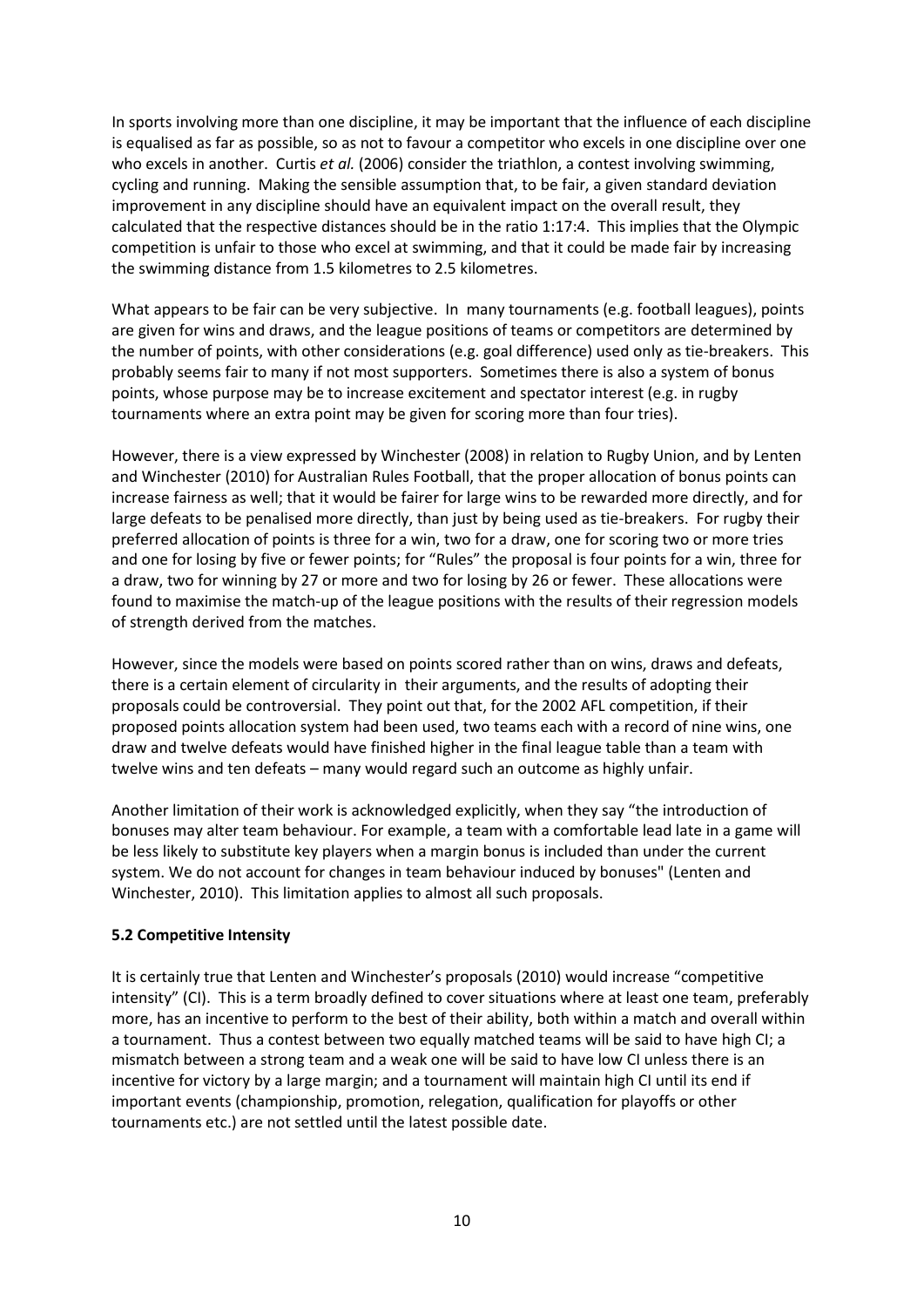Maintaining high CI is thus a key goal of tournament organisers, not only for the sake of the tournament itself and its participants but also to keep spectator interest at a high level.

Differing approaches are used to keep CI as high as possible. One approach is to use financial incentives. Szymanski (2003) uses economic theory to explore ways in which prize money can be allocated so as to maximise the total competitive effort summed over all participants, without reaching any firm conclusions. Other approaches include drafts, promotion and relegation, special tournament formats, seeding and handicapping.

# **5.2.1 Drafts and team formation**

We have already seen (Taylor and Trogdon, 2002) that some tournaments have draft systems designed so as to equalise the strengths of all teams, at least at the start of a season, which should in theory maximise CI, but they also noted that such rules tend to reduce CI, or even turn it on its head by providing an incentive to lose, towards the end of a season.

O'Shaughnessy (2010) aims to overcome this problem by means of a modified draft system for use in the Australian Football League (which covers Australian Rules Football). This system still favours weak teams but is flexible enough to ensure that, for example, a team who picks first in Round 1 of the picks will not necessarily pick first in Round 2, etc. There could still be some incentive to lose under this system, but the incentive would not be as strong.

A slightly different angle on this was studied by Ragsdale *et al.* (2008) for creating foursomes in golf. The authors designed a Decision Support System which uses mixed integer programming to create teams which are as equal as possible.

## **5.2.2 Promotion, relegation and tournament formats**

Many tournaments involve promotion and relegation, which act as incentives as well as improving competitive balance for the following season. Puterman and Wang (2011) use NBA (National Basketball Association of the USA) data and perform statistical analysis and simulation to show that a system of three up, three down works best for a tournament of three divisions with ten teams in each, measured by the long-term average standard deviation of team quality within divisions. This takes account of the fact that a team's ability will vary from one season to the next, rather than trying to compensate for it with a draft.

A number of authors have addressed this issue for football. Scelles *et al.* (2011) use a simple model to suggest that CI can be maximised for Ligue 1 (the top French league), which contains 20 teams, by a method under which the first eight teams qualify for the championship playoffs, with an incentive to be ranked as high as possible, and with their league position also determining European competition entry for the following season. At the bottom, the  $20<sup>th</sup>$  team is relegated and the teams ranked  $16^{th}$  to  $19^{th}$  take part in play-offs to determine which other team is relegated.

Goossens *et al.* (2012) were commissioned by the Royal Belgian Football League to examine three alternative formats with the main aim of maximising CI. They used simulation to determine that the best option is a rather complex system which starts with a standard double round robin and finishes with a series of play-offs. The system provides for the possibility that even the team finishing twelfth out of 16 in the round-robin stage can, via the playoffs, eventually become one of only four clubs to achieve qualification for one of the following season's European competitions.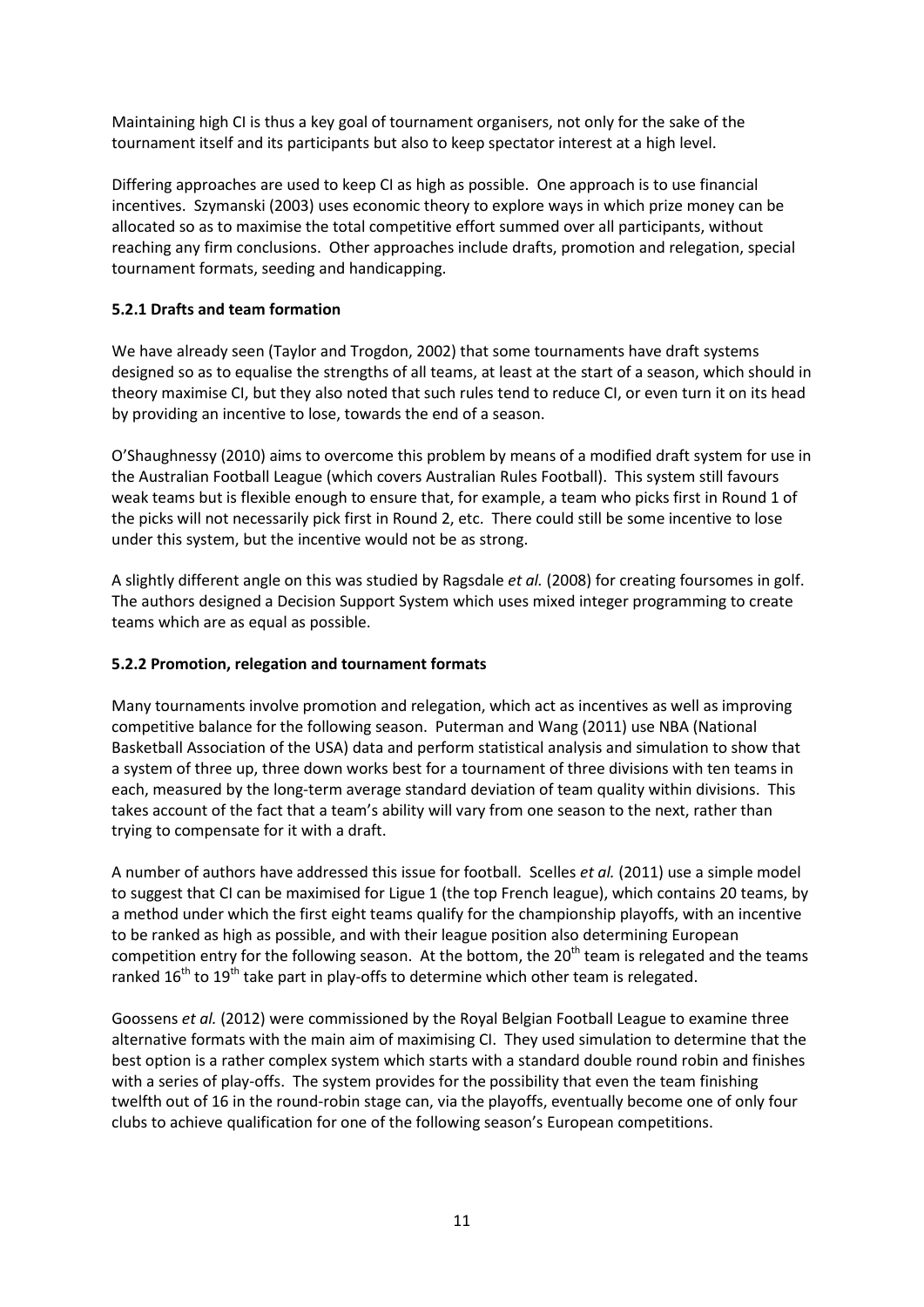Puterman and Wang (2012) consider the issue of promotion and relegation as applied to the main US golf competition, the PGA Tour, which has 180 participants. Under the current system, the top 125 players on the PGA Tour qualify for the following year's PGA tour along with 25 from the tier below, the Nationwide Tour, and a further 25 plus ties from a single 6-round tournament known as "Q-School". While acknowledging that the inclusion of Q-School as a means of qualifying for the PGA Tour creates high spectator interest for the Q-School itself, the authors carry out simulations using data from every year between 1998 and 2010 to show conclusively that the optimal number of qualifiers from Q-School, if the primary objective were CI, is zero. Their recommendation is that the top 150 from the PGA Tour should qualify for the following year's tour along with the top 30 from the NW Tour.

Another set of golf tournaments is analysed by Hall and Potts (2012), who consider the format of the FedEx Cup, a 4-tournament series which forms the end-of-season climax to the PGA Tour. The current format takes account of performance throughout the season for determining not just qualification for the FedEx Cup but also the final outcome. This has had some unfortunate consequences – for example, in both 2008 and 2009 the final winner was known before the final event, making it rather meaningless and uninteresting for both participants and spectators. The authors propose a new format which they show, using probabilistic analysis, to meet all three main PGA objectives: "all players have a reasonable opportunity to win at the TOUR Championship; all players are rewarded for consistently strong performance during the season; and the participation of marquee name players is guaranteed during network television coverage late in the event" (Potts and Hall, 2012).

McGarry and Schutz (1997) provide an overview of various tournament structures and analyse them in terms of the probability that the best team will win. They conclude that a knock-out system can be almost as effective as a round robin as long as it includes both seeding and double elimination (whereby participants are not eliminated until they have been beaten twice), but it may be questioned whether their objective is of pre-eminent importance as they claim.

Scarf *et al.* (2009) go further, considering a variety of structures against a number of possible criteria, including spectator interest, outcome uncertainty, competitive intensity and fairness. They recognise the difficulty of coming up with a single definition of fairness that all would accept.

## **5.2.3 Seeding**

For many of the examples cited above, CI and fairness come into conflict at least to some extent, and in some circumstances the two can be diametrically opposed. One example involves seeding, which is clearly unfair.

Consider for example a top tennis tournament. Why is the draw always arranged such that the only player who is guaranteed not to have to play against the number 1 seed until the Final is the number 2 seed? Why should the number 2 seed be given this advantage which is denied to other weaker players? The reason is clearly to ensure high CI, especially at the latter stages of a tournament, even though it is at the expense of fairness, as we noted earlier following the analysis of Scarf and Yusof (2011).

Baumann *et al.* (2010) examine the issue of seeding in relation to the NCAA Basketball tournament between US Colleges popularly known as "March Madness", and they show that standard systems of seeding do not always maximise CI. They use data from more than 20 years and a simple probabilistic analysis to show that, under the current system, the  $10^{th}$  and  $11^{th}$  groups of seeds are treated advantageously in comparison with the  $8<sup>th</sup>$  and  $9<sup>th</sup>$  groups, thus undermining the principle of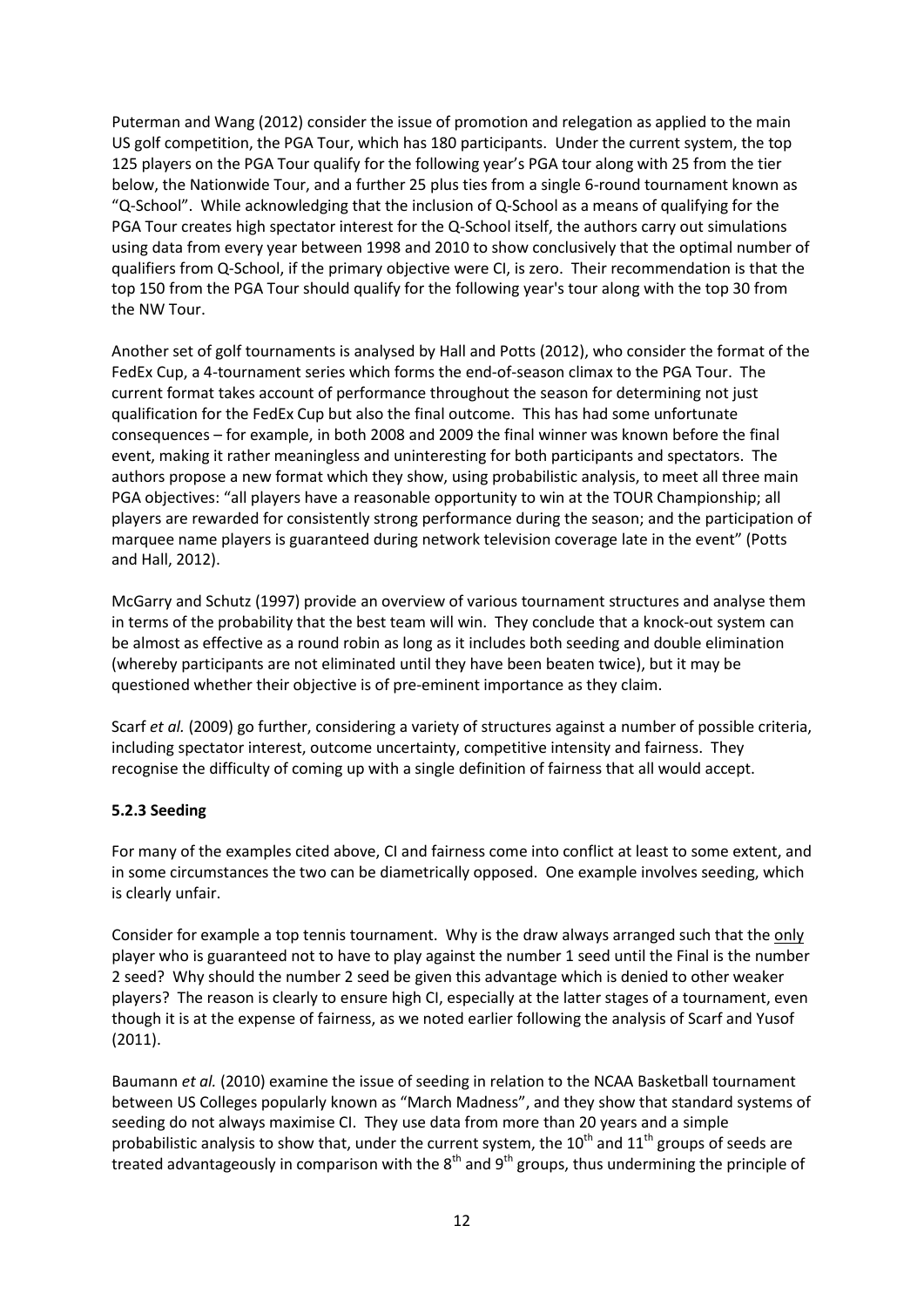using seeding to maximise CI, as well as adding to its unfairness. The authors recommend reseeding at each stage of the event in order to eliminate this anomaly, though they recognise that this could have drawbacks in that teams and spectators would have to adjust their travel plans at very short notice.

## **5.2.4 Handicapping**

Sometimes participants and organisers are happy to sacrifice a great deal of fairness in order to achieve high CI. This is the case with handicap tournaments, as are common in golf. Swartz (2009) considers the Canadian system, which is designed such that, in a match between two people, each has a 50% probability of winning. Interestingly, the author uses this as his definition of fairness, whereas many would regard it as extremely unfair that the better player has no higher probability of winning than the worse player. He notes that, in many-player tournaments, this system is "unfair" to better players even by his definition, since the current method does not account for the fact that worse players have higher standard deviations of their round scores, and thus it is almost certain that one relatively poor player will have a really good day and produce a net score that is impossible for a good player to achieve. He proposes a new system that takes account of these standard deviation divergences to equalise win probabilities, using data collected at a Canadian golf club between 1996 and 1999.

McHale (2010) analysed the UK system of handicapping using data from 646 rounds of golf played at St Andrews in Scotland. By using logistic regression and simulation he found that the system has an inbuilt bias towards the better players, who had higher win probabilities for both match play and stroke play tournaments. While he discusses ways in which scaling factors could be used to make the probabilities almost equal, he does not recommend their use; instead he is in favour of keeping the current system, whereby worse players have a reasonable chance of winning, but better players still win most of the time, thus providing a good compromise between competitive intensity and fairness.

It is not only golf where handicapping is used. Keogh and O'Neill (2011) examine handicapping systems for ten-pin bowling, using data played in 1240 games in Dublin. They discover that "the distribution of bowling scores is approximately log-normally distributed with a common variance across players". Having discovered this, they then show that, under the current handicapping system, better players still have a higher win probability than worse players. They propose a variation which will equalise win probabilities. Again this is put forward as "fair".

## **5.3 Economy**

Given the importance of economic factors to sporting bodies and tournament organisers, it is perhaps surprising that there has been almost no OR/Analytics work with the express purpose of saving money, apart from that to be found in scheduling/timetabling issues, which are not being considered in this paper.

Saltzmann and Bradford (1996) did undertake an analysis of the make-up of the groups in the National Football League (American Football), with a view to minimising travel distance and thus saving money as well as time (assuming that travel costs are roughly proportional to distance, which is questionable when most travelling is done by air). They used quadratic programming to determine an allocation of teams to groups which would save about 1 million dollars per year compared with the allocation then in place (1995). However, there must have been other considerations at play, since the actual 1995 allocation of teams was so clearly a very long way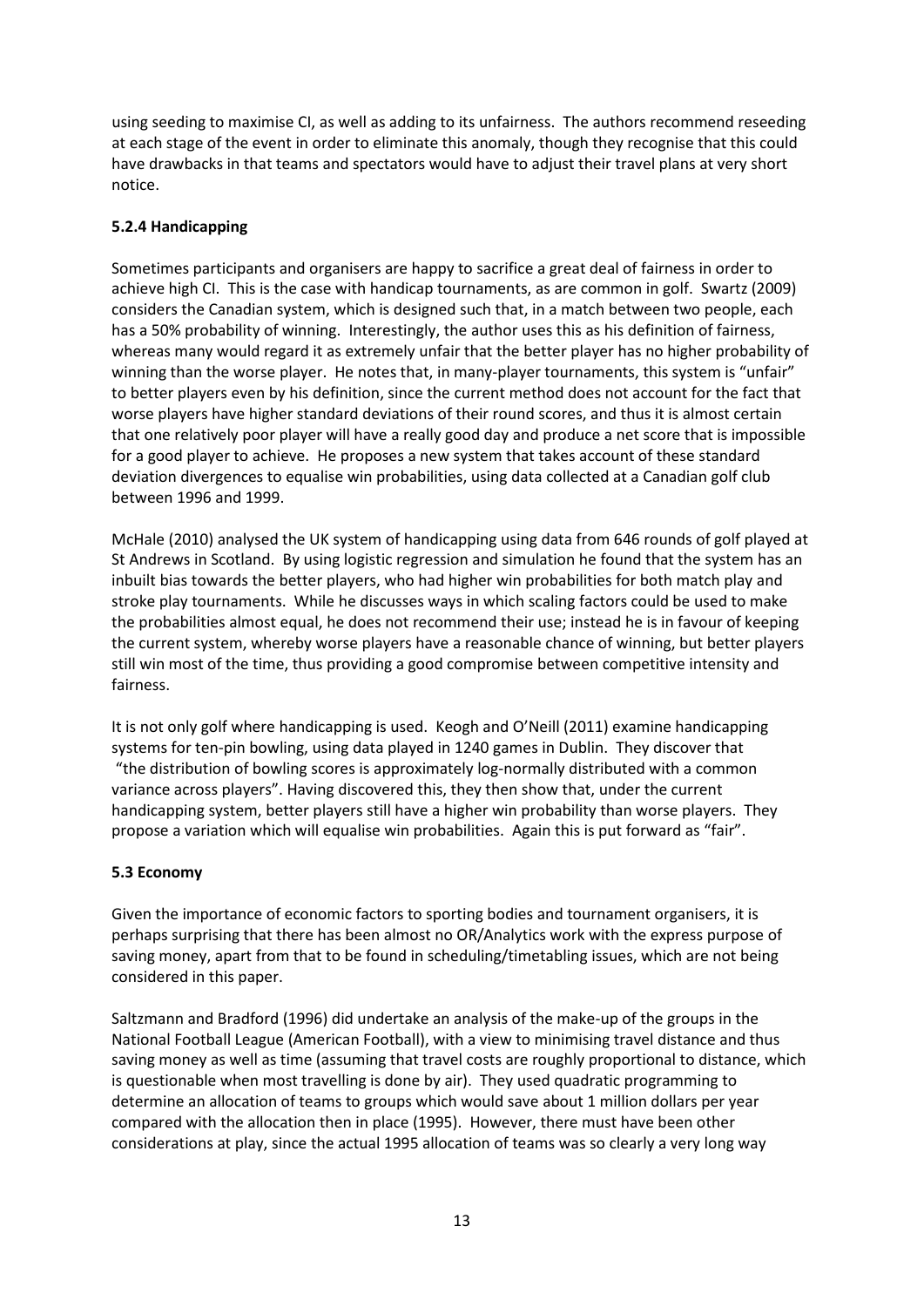indeed from optimality if minimising travel were the only objective. The allocation changed shortly after the paper's publication and is now much closer to travel optimality.

#### **6. And finally …..**

Given all the above criticism of rule changes and reasons put forward as to why rules need to be changed, it is reassuring to read a study where the main conclusion is that everything is absolutely fine and dandy! Such a paper is that of Clarke *et al.* (2009), who used logistic regression analysis for the format of the World Professional Snooker Championship, considered fairness, competitive balance/intensity and efficiency, and found nothing to criticise at all!

#### **7. Conclusions**

Many OR/Analytics papers have been surveyed which consider the rules of sports and tournaments, whether commenting on a change or making proposals for changes. The post hoc analyses found that, even where the aims of a change had been achieved, there were often unforeseen consequences that need to be addressed. Proposals for rule changes were aplenty, though there is often a difficulty with the choice of objective being somewhat subjective, and again it not being clear whether any proposal would change participant behaviour in an undesired fashion.

Much of the analysis has involved statistical modelling, with various varieties of regression to the fore. Simulation is another technique which has been used on many occasions.

Overall, it would seem that this is just a taster and there may be plenty more such studies to come!

#### **References**

Abrevaya, J. (2004). Fit to be tied: the incentive effects of overtime rules in professional hockey. *Journal of Sports Economics,* 5, 292-306.

Arias, J. L., Argudo, F. M., & Alonso, J. I. (2011). Review of Rule Modification in Sport*. Journal of Sports Science and Medicine, 1,* 1-8.

Barnett, T., & Pollard, G. H. (2011). Devising New Australian Rules Football Scoring Systems. *Journal of Quantitative Analysis in Sports, 7(3).* DOI: 10.2202/1559-0410.1338, July 2011

Baumann, R., Matheson, V. A., & Howe, C. (2010). Anomalies in Tournament Design: The Madness of March Madness. *Journal of Quantitative Analysis in Sports, 6(2).* DOI: 10.2202/1559-0410.1233

Bhattacharya, R., Gill, P. S., & Swartz, T. B. (2011). Duckworth–Lewis and Twenty20 cricket. *Journal of the Operational Research Society, 62,* 1951–1957

Brocas, I., & Carrillo, J. D. (2004). Do the "Three-Point Victory" and "Golden Goal" Rules Make Soccer More Exciting? *Journal of Sports Economics, 5(2),* 169-185.

Carrillo, J. D. (2007). Penalty Shoot-Outs Before or After Extra Time? *Journal of Sports Economics 8,*  505-518.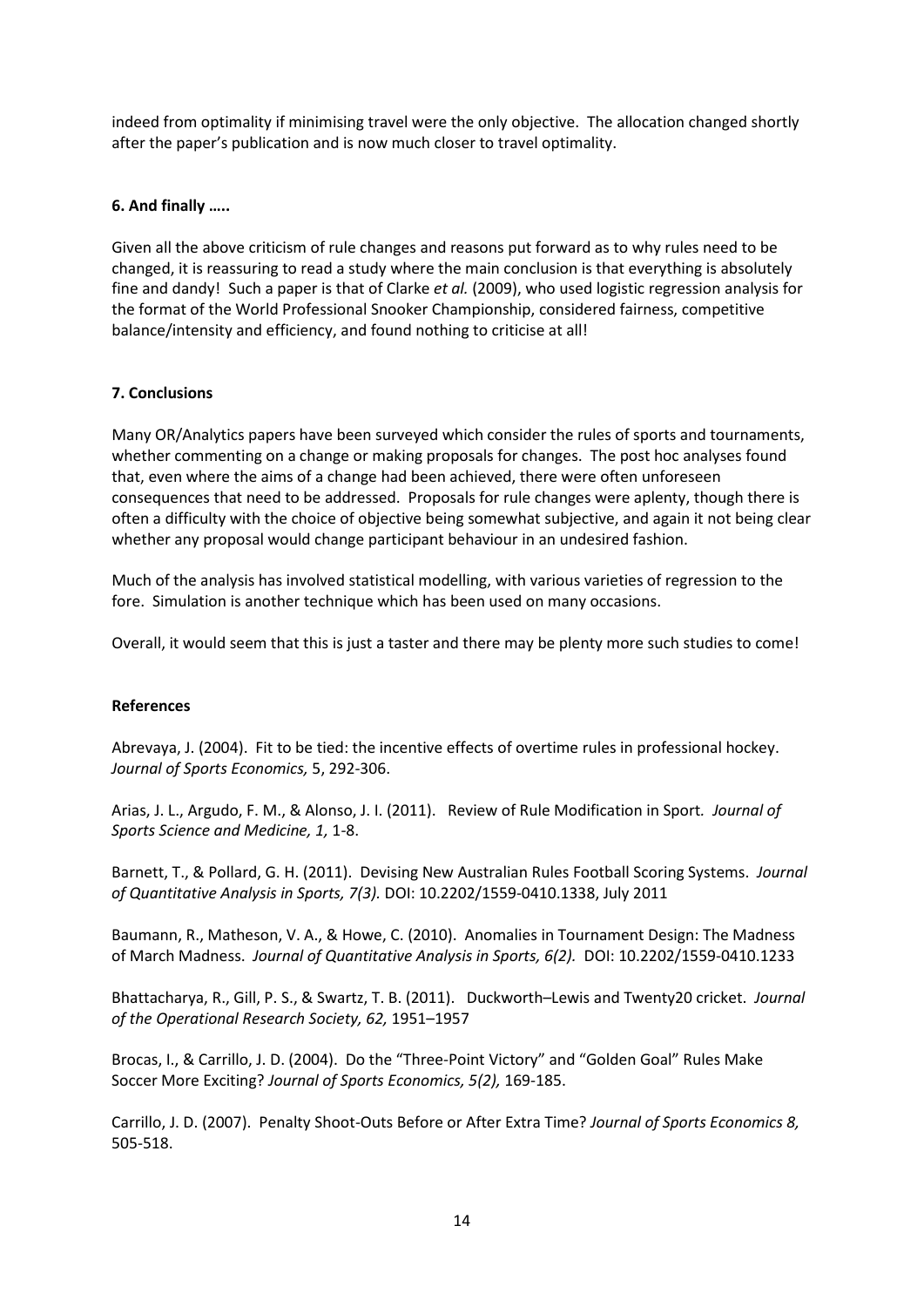Carter, M., & Guthrie, G. (2004). Cricket interruptus: fairness and incentive in limited overs cricket matches. *Journal of the Operational Research Society, 55(8),* 822–829.

Clarke, S. R. (1988). Dynamic programming in one-day cricket – optimal scoring rates. *Journal of the Operational Research Society*, *39(4),* 331-337.

Clarke, S. R., Norman, J. M., & Stride, C. B. (2009). Criteria for a tournament: the World Professional Snooker Championship*. Journal of the Operational Research Society 60,* 1670–1673.

Coleman, B. J. (2012). Identifying the "players" in sports analytics research. *Interfaces, 42(2),* **109- 118.**

Coupet, A., & Réache, L. G. (2006). Comparison between table tennis scoring system (11 & 21 points) by probabilistic simulation. *http://www.ittf.com/ittf\_science/SSCenter/P9ITTFSSC/docs/200600006%20-%20Coupet%20- %20Comparison.pdf*

Curtis, S. M., Fellingham, G. W., & Reese, C. S. (2006). The "Fair" Triathlon: Equating Standard Deviations Using Bayesian Nonlinear Models. *Journal of Quantitative Analysis in Sports, 2(1).* DOI: 10.2202/1559-0410.1023.

Dewenter, R., & Namini, J. E. (2011). How to Make Soccer More Attractive? Rewards for a Victory, the Teams' Offensiveness, and the Home Bias. *Journal of Sports Economics*, DOI: 10.1177/1527002511412323

Dilger, A., & Geyer, H. (2009). Are Three Points for a Win Really Better Than Two? A Comparison of German Soccer League and Cup Games. *Journal of Sports Economics, 10,* 305–318.

Duckworth, F. C. &Lewis, A. J. (1998). A fair method for resetting the target in interrupted one-day cricket matches. *Journal of the Operational Research Society 49(3),* 220-227.

Eaves, S. J., Hughes, M. D., & Lamb, K. L. (2008). Assessing the impact of the season and rule changes on specific match and tactical variables in professional rugby league football in the United Kingdom. *International Journal of Performance Analysis in Sport, 8(3),* 104-118.

Eugster, M. J. A., Gertheiss, J., & Kaiser, S. (2010) Having the Second Leg at Home – Advantage in the UEFA Champions League Knockout Phase? *Journal of Quantitative Analysis in Sports, 7(1),* DOI: 10.2202/1559-0410.1275

Fernandez-Cantelli, E., & Meeden, G. (2003). An improved award system for soccer. *Chance Magazine 16,* 23-29.

Giatsis, G. (2003). The effect of changing the rules on score fluctuation and match duration in the FIVB women's beach volleyball. *International Journal of Performance Analysis in Sport 3(1),* 57-64.

Goossens, D. R., Beliën, J., & Spieksma, F. C. R. (2012). [Comparing league formats with respect to](http://www.springerlink.com/content/eun86r826607p441/)  match importance in Belgian football. *[Annals of Operations Research 194\(1\),](http://www.springerlink.com/content/eun86r826607p441/)* 223-240.

Hall, N., & Potts, C. (2012). A Proposal for Redesign of the FedEx Cup Playoff Series on the PGA TOUR. *Interfaces, 42(2),* 166-179.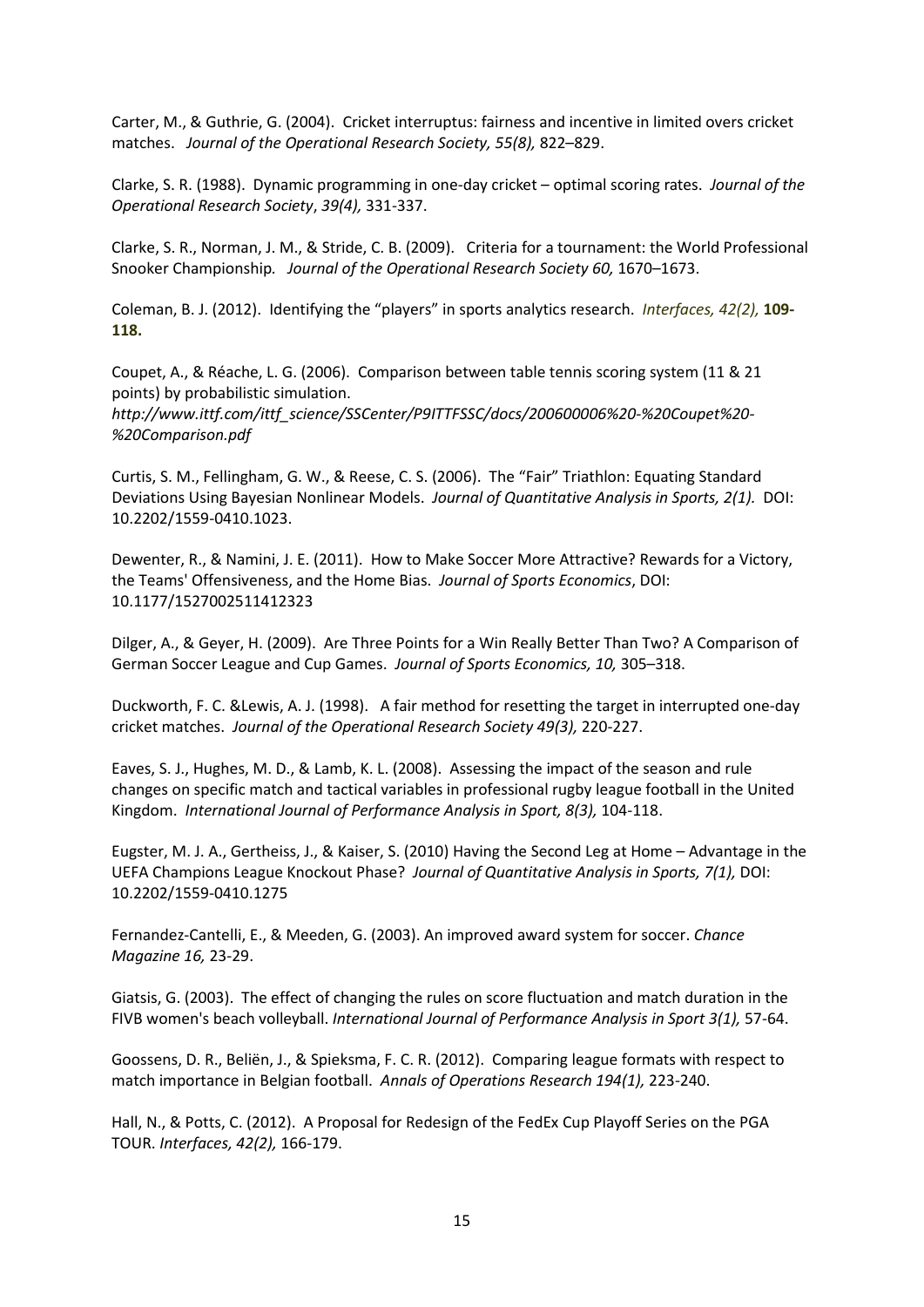Hurley, W. J. (2009). Equitable birthdate categorization systems for organized minor sports competition. *European Journal of [Operational](http://www.sciencedirect.com/science/journal/03772217) Research 192(1),* 253–264.

Kendall, G. X., Knust S., Ribeiro C.C., & Urrutia, S. (2010). Scheduling in sports: an annotated bibliography. *Computers and Operations Research 37(1),* 1-19.

Keogh, S., & O'Neill, D. (2011). A Statistical Analysis of 10-pin Bowling Scores and an Examination of the Fairness of Alternative Handicapping Systems. *NUI Maynooth eprint*.

Koch, C, & Tilp, M. (2009). Analysis of beach volleyball action sequences of female top athletes. *Journal of Human Sport and Exercise 4(3),* 272-283.

Kovacs, B. (2009). The Effect of the Scoring System Changes in Volleyball: A Model and an Empirical Test. *Journal of Quantitative Analysis in Sports, 5(3),* DOI: 10.2202/1559-0410.1182.

Lenten, L. J. A., & Winchester, N. (2010). Optimal Bonus Points in the Australian Football League. *Economic Papers: a journal of applied economics and policy, 29(4),* pages 407–420.

Lybbert, T. J., Lybbert, T. C., Smith, A., & Warren, S. (2011). Does the Red Flag Rule Induce Risk Taking in Sprint Finishes? Moral Hazard Crashes in Cycling's Grand Tours. *Journal of Sports Economics,* DOI: 10.1177/1527002511412077.

Markovich, S. (2008). The Value of Information: the Case of Soccer. Northwestern University paper.

McGarry, T., & Schutz, R. W. (1997). Efficacy of traditional sport tournament structures. *Journal of the Operational Research Society 48,* 65–74.

[McHale,](http://www.tandfonline.com/action/doSearch?action=runSearch&type=advanced&result=true&prevSearch=%2Bauthorsfield%3A(McHale%2C+Ian+G.)) I. G. (2010). Assessing the fairness of the golf handicapping system in the UK. *Journal of Sports Sciences 28(10),* 1033-1041.

Mehrez, A., Pliskin, J. S., & Mercer, A. (1987). A new points system for soccer leagues: have expectations been realised? *European Journal of Operational Research 28(2),* 154–157.

Mitchell, J. E. (2003). Realignment in the National Football League: Did they do it right? *Naval Research Logistics 50(7),* 683-701.

O'Shaughnessy, D. (2010). On the value of AFL player draft picks. *Presented to the 10th MathSport Conference, Darwin, Australia.*

Partovi, F. Y., & Corredoira, R. A. (2002). Quality function deployment for the good of soccer. *European Journal of Operational Research 137(3),* 642–656.

Percy, D. F. (2009). A mathematical analysis of badminton scoring systems. *Journal of the Operational Research Society 60,* 63–71.

Percy, D. F., & Scarf, P. A. (2008). On the development of decision rules for bar quiz handicapping. *Journal of the Operational Research Society 59,* 1406–1414.

Potter, J. M. (2011). Estimating the Offsetting Effects of Driver Behavior in Response to Safety Regulation: The Case of Formula One Racing. *Journal of Quantitative Analysis in Sports, 7(3),* DOI: 10.2202/1559-0410.1276.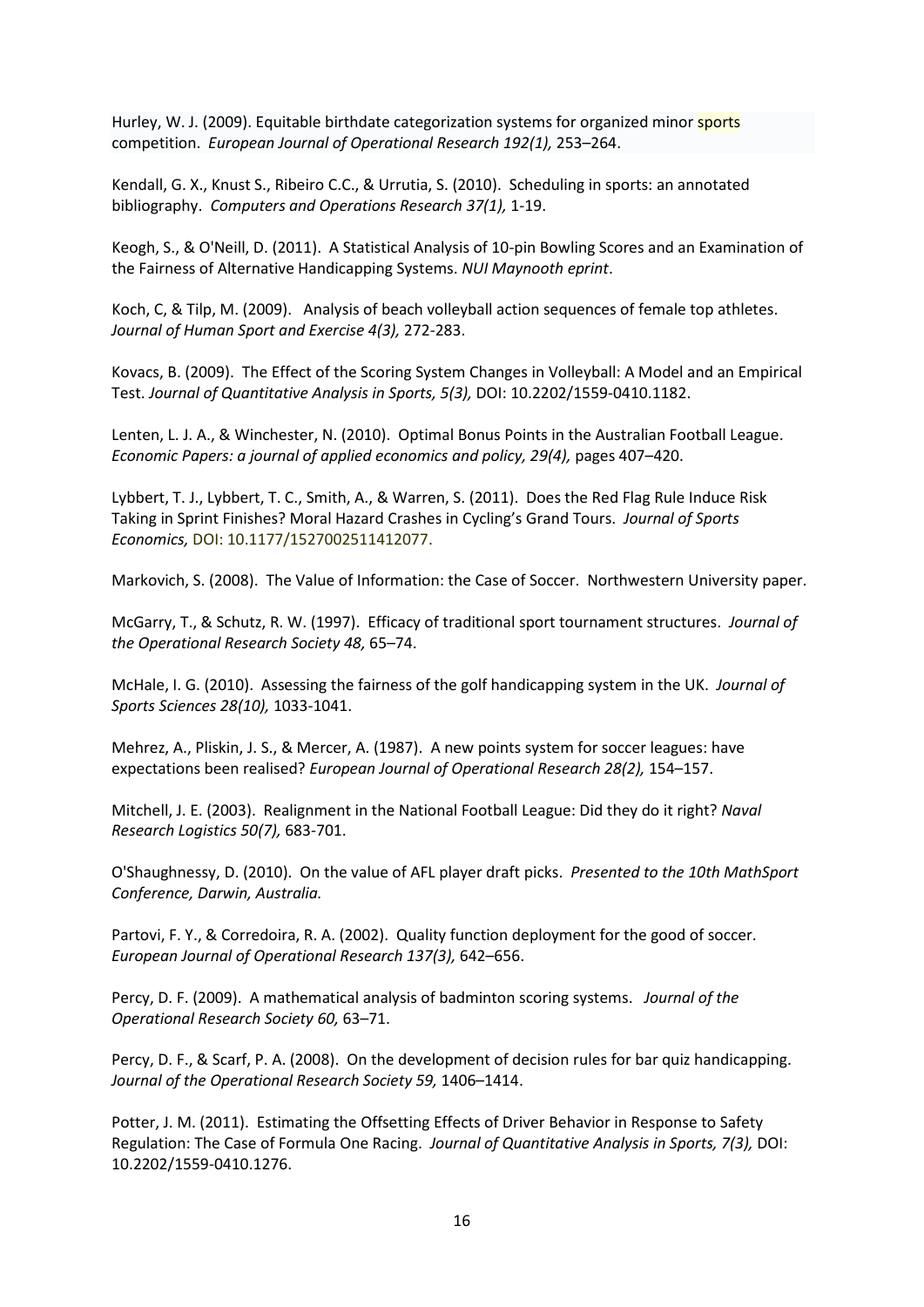Puterman, M. L., & Wang, Q. (2011). Optimal Dynamic Clustering Through Relegation and Promotion: How to Design a Competitive Sports League*. Journal of Quantitative Analysis in Sports, 7(2),* DOI: 10.2202/1559-0410.1325.

Puterman, M. L., & Wang, Q. (2012). Optimal Design of the PGA Tour: Relegation and Promotion in Golf. *Presented to the MIT Sloan Sports Analytics Conference, Boston, USA.*

Ragsdale, C. T., Scheibe, K. P., & Trick, M. A. (2008). Fashioning fair foursomes for the fairway (using a spreadsheet-based DSS as the driver). *Decision Support Systems 45(4),* 997-1006.

Rasmussen, R. V., & Trick, M. A. (2008). Round robin scheduling – a survey*. [European](http://www.sciencedirect.com/science/journal/03772217) Journal of [Operational](http://www.sciencedirect.com/science/journal/03772217) Research 188(3),* 617–636.

Rodenberg, R., & Kim, J. W. (2012). Testing the On-Court Efficacy of the NBA's Age Eligibility Rule. *Journal of Quantitative Analysis in Sports 8(2),* DOI: 10.1515/1559-0410.1426.

Ronglan, L.T., & Grydeland, J. (2006). The effects of changing the rules and reducing the court dimension on the relative strengths between game actions in top international beach volleyball. *International Journal of Performance Analysis in Sport 6(1),* 1-12.

Saltzman, R. M., & Bradford, R. M. (1996). Optimal realignments of the teams in the National Football League. *European Journal of Operational Research 93(3),* 469–475.

Scarf, P. A., & Yusof, M. M. (2011). A numerical study of tournament structure and seeding policy for the soccer World Cup Finals. *Statistica Neerlandica 65(1),* 43-57.

PA Scarf, P. A., Yusof, M. M., & Bilbao, M. (2009). A numerical study of designs for sporting contests. *European Journal of [Operational](http://www.sciencedirect.com/science/journal/03772217) Research 198(1),* 190-198.

Scelles, N., Desbordes, M, & Durand, C. (2011). Marketing in sport leagues: optimising the product design*. International Journal of Sport Management and Marketing 9(1-2),* 13-28.

Stern, S. E. (2009). An adjusted Duckworth–Lewis target in shortened limited overs cricket matches. *Journal of the Operational Research Society 60*, 236–251.

Swartz, T. B. (2007). Improved Draws for Highland Dance*. Journal of Quantitative Analysis in Sports. 3(1),* DOI: 10.2202/1559-0410.1047.

Swartz, T. B. (2009). A New Handicapping System for Golf. *Journal of Quantitative Analysis in Sports*, 5(2), DOI: 10.2202/1559-0410.1168.

Szymanski, S. (2003). The Economic Design of Sporting Contests*. Journal of Economic Literature 41(4),* 1137-1187.

Taylor, B. A., & Trogdon, J. G. (2002). Losing to win: tournament incentives in the National Basketball Association. *Journal of Labor Economics, 20,* 23-41.

Tromp, M., & Holmes, L. (2011). The effect of free-hit rule changes on match variables and patterns of play in international standard women's field hockey. *International Journal of Performance Analysis in Sport, 11(2),* 376-391.